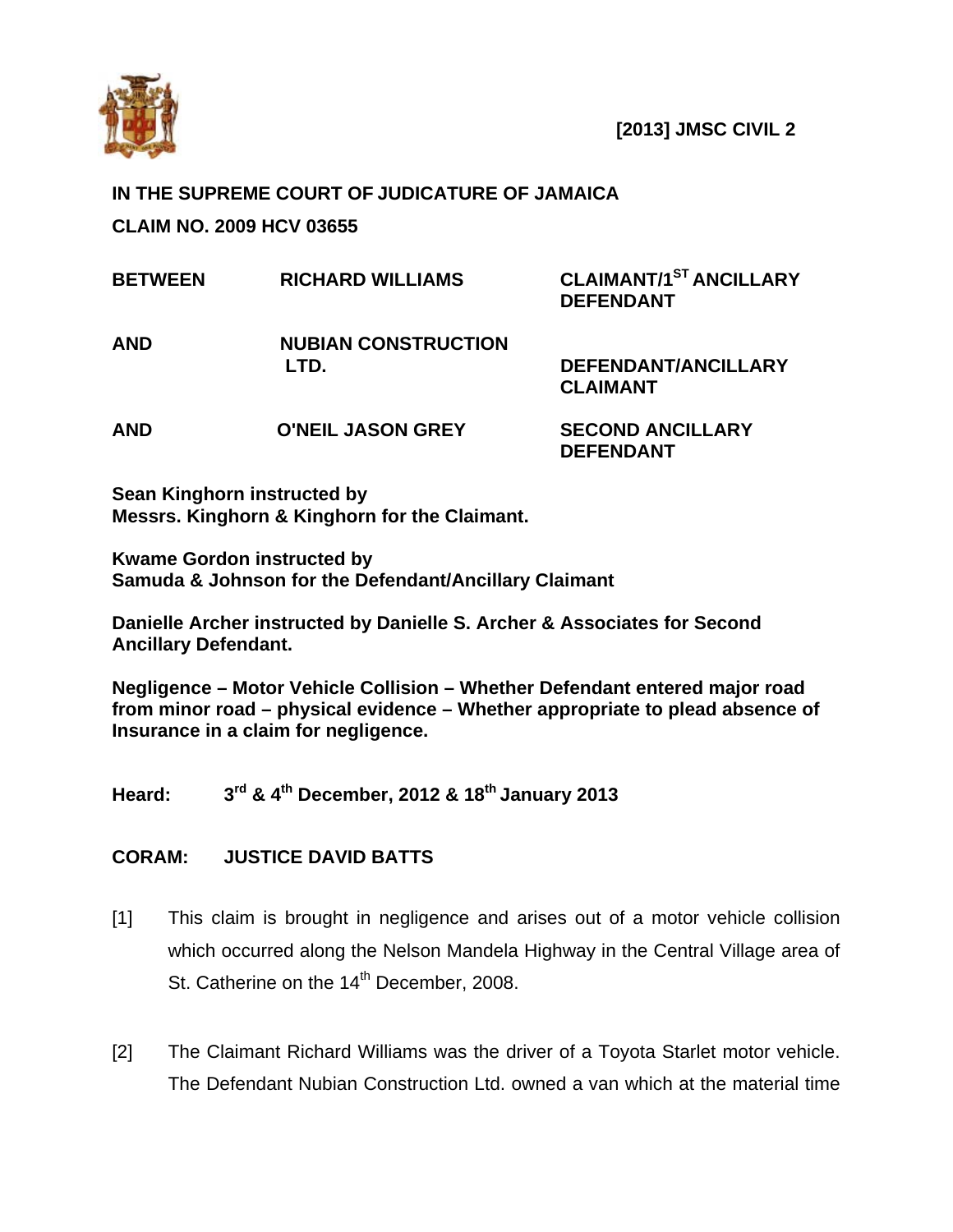was under the control of their employee Mr. Glen Cole. The Defendant counterclaimed against the Claimant alleging that, he was at fault in the accident. The Defendant also joined O'Neil Jason Grey as an Ancillary Defendant claiming an indemnity on the basis that he had allowed the vehicle the Claimant was driving to be on the road without insurance. O'Neil Grey owned the vehicle which the Claimant was driving. O'Neil Grey, as the evidence revealed, was also a participant in the events as he was the owner and driver of a Honda Civic motor car which was damaged in the accident.

- [3] The Claimant's witness statement which stood as his evidence in chief was to the effect that on the  $14<sup>th</sup>$  December, 2008 sometime after 10:00 p.m. he was driving a motor vehicle owned by O'Neil Jason Grey along the Nelson Mandela Highway. O'Neil Jason Grey was driving another vehicle ahead and in the lane to the Claimant's right. The Claimant says he had a passenger with him in his vehicle. He stated he was going between 50 kph and 65 kph at the time. Visibility was good.
- [4] The Claimant stated that as he approached Big Lane (which was a road to his left) he saw "a van come out from Big Lane go straight across my left lane and into the right lane." He said he was a car length to two car lengths behind O'Neil's vehicle before the van came from Big Lane. He saw the brake lights on O'Neil's vehicle light up and heard O'Neil blow his horn. He continued driving and then

 "Suddenly the van moved from over the right lane into my left lane. The movement of the van from the right lane into my lane was almost immediately after O'Neil blew his horn. I was so frightened that I ended up colliding into the rear of the van because of how suddenly the van man came over into my lane."

His witness statement is dated  $22<sup>nd</sup>$  August 2012 and also details his injury treatment and losses.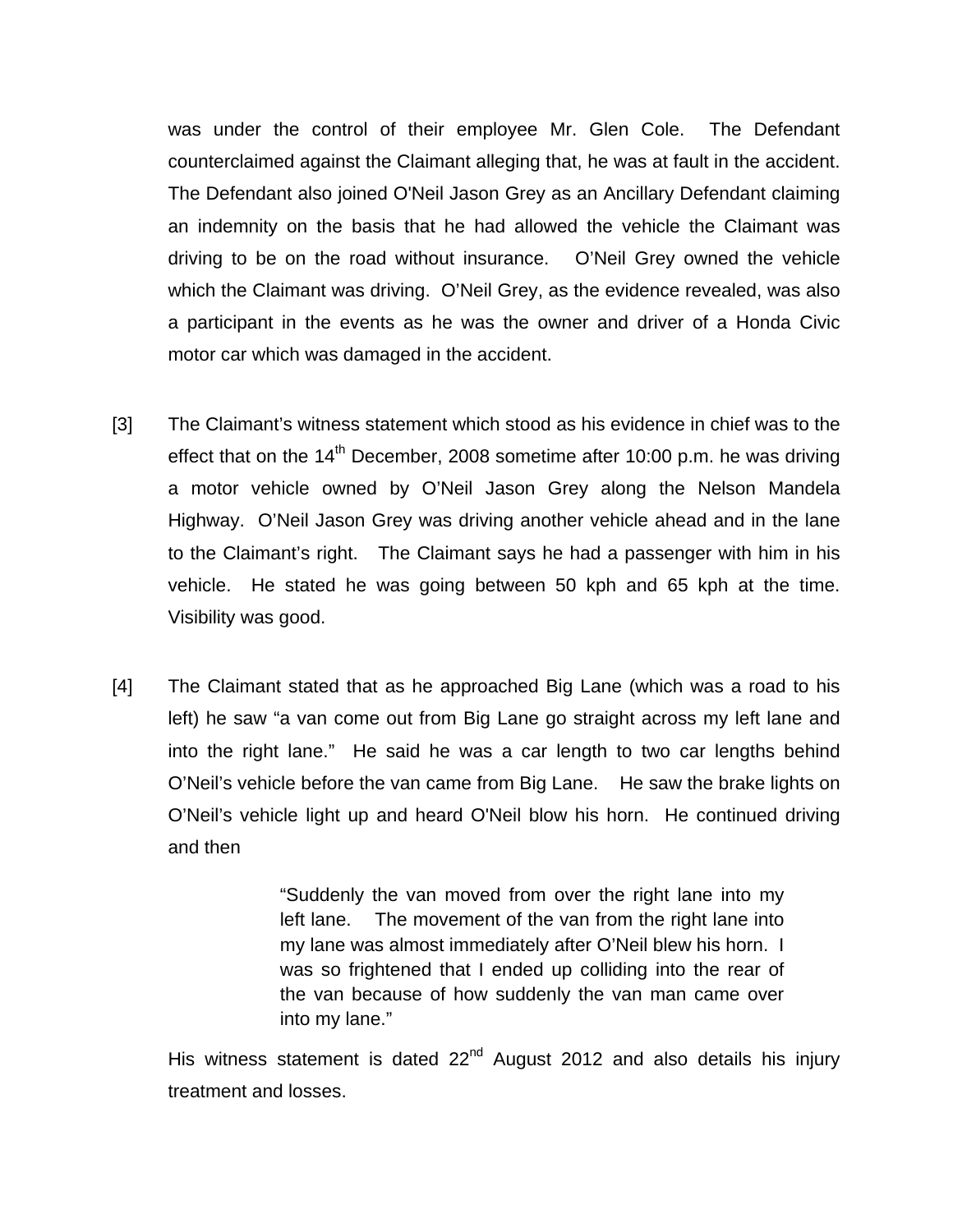- [5] The Claimant was exhaustively cross examined. The result was that he admitted going 50 to 60 miles per hour and that he was unaware of the speed limit in that area. He gave estimates of various distances and relative positions. Essentially his evidence remained consistent as to how the accident occurred. He admits he flew through the windscreen and was wearing no seatbelt at the time. He was coming from the same place as O'Neil Jason Grey, a car show in Kingston. In answer to a question from the court he stated that at the time of the accident he was 22 years old.
- [6] Save for the agreed exhibits that was the case for the Claimant. The agreed exhibits tendered and admitted were

| Exhibit 1 | Medical report South East Regional Health<br>Authority 25 <sup>th</sup> March, 2009 |  |
|-----------|-------------------------------------------------------------------------------------|--|
| Exhibit 2 | Medical Report Dr. Bullock 31 <sup>st</sup> March 2009                              |  |
| Exhibit 3 | receipt 29/4/09<br>a).                                                              |  |
|           | b). Precept $31/10/12$                                                              |  |
| Exhibit 4 | Receipt for Loss Adjusters Report 6 <sup>th</sup> March,<br>2009 - \$9,320.00       |  |
| Exhibit 5 | Loss Adjusters Report 2 <sup>nd</sup> March 2009                                    |  |
| Exhibit 6 | Motor Accident Report for from JIIC Ltd. 7 <sup>th</sup><br>January, 2009           |  |
| Exhibit 7 | Certificate of Insurance by ICWI re: O'Neil<br>Gray                                 |  |

[7] The Defendant's witness was Mr. Glen Cole. He stated that he now lived abroad and was no longer employed to the Defendant. In December 2008 he was employed to Nubian Construction Ltd. (which I will hereafter refer to as the Defendant) as a driver. On the  $14<sup>th</sup>$  December, 2008 he was using the Defendants pick up. While waiting for a friend 'beside' the Central Village main road, he was sitting in the vehicle which was in neutral while there,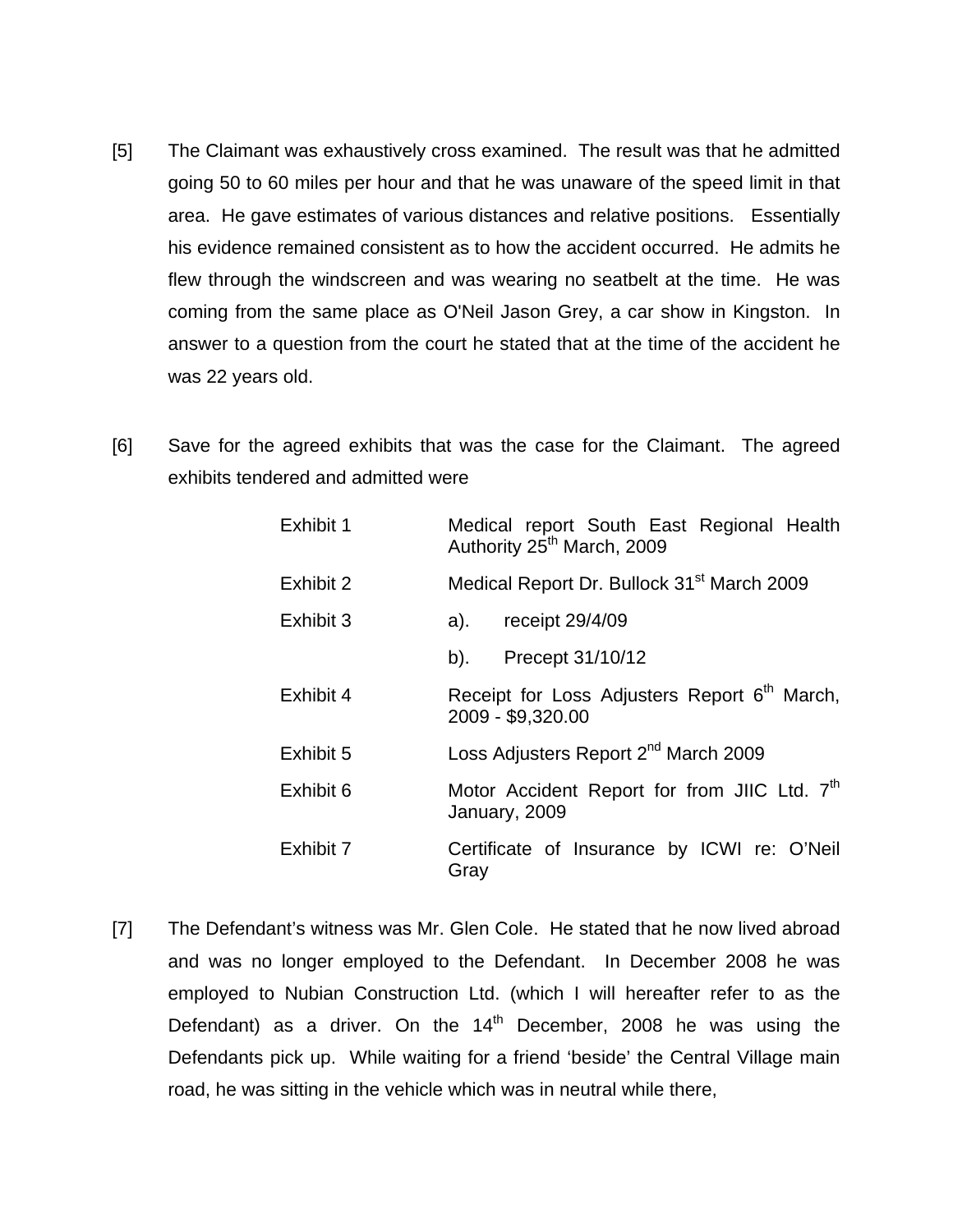"I felt an impact to my stationery vehicle and realized that a vehicle seemed to have lost control and collided into my vehicle causing it to move forward."

He said his park lights had been on while the vehicle was parked as he waited for his friend.

- [8] Mr. Glen Cole was cross examined by both counsel for the Claimant as well as Counsel for O'Neil Jason Grey. His account in cross examination remained consistent as he insisted that he had not driven out from a side road onto the highway. Indeed he volunteered that the Claimant had also made that allegation after the accident and he had got angry as he vehemently denied it then. He stated that after the collision his vehicle was pushed out into the highway and across it ending up in the median. He said the impact may have rendered him temporarily unconscious as he woke to see himself in the van going across the road and only then was he able to apply his brakes. He stated, that the vehicle that hit his van ended up off the main road to the left in some place built for flowers. This fact was later also deponed to by O'Neil Jason Grey. He said he saw another car after the accident and someone bending down beside its left rear wheel suggesting something was wrong with it. The witness however had not seen or heard a collision with any other vehicle. He was shown the motor accident report form which had been completed for his employer's insurers. [Exhibit 6] and certain suggestions were made. The witness explained the penciled as well as the handwriting in pen. The Defendant called no other witness.
- [9] Mr. O'Neil Jason Grey the  $2^{nd}$  Ancillary Defendant who I will hereinafter refer to as the Ancillary Defendant then gave evidence. His witness statement was also allowed to stand as his evidence in chief. He stated that he was 32 years of age on the  $3^{rd}$  October, 2012 and he was a chef. On the  $14^{th}$  December 2008 he was driving a motor vehicle registration number 5855 FG along the Mandela Highway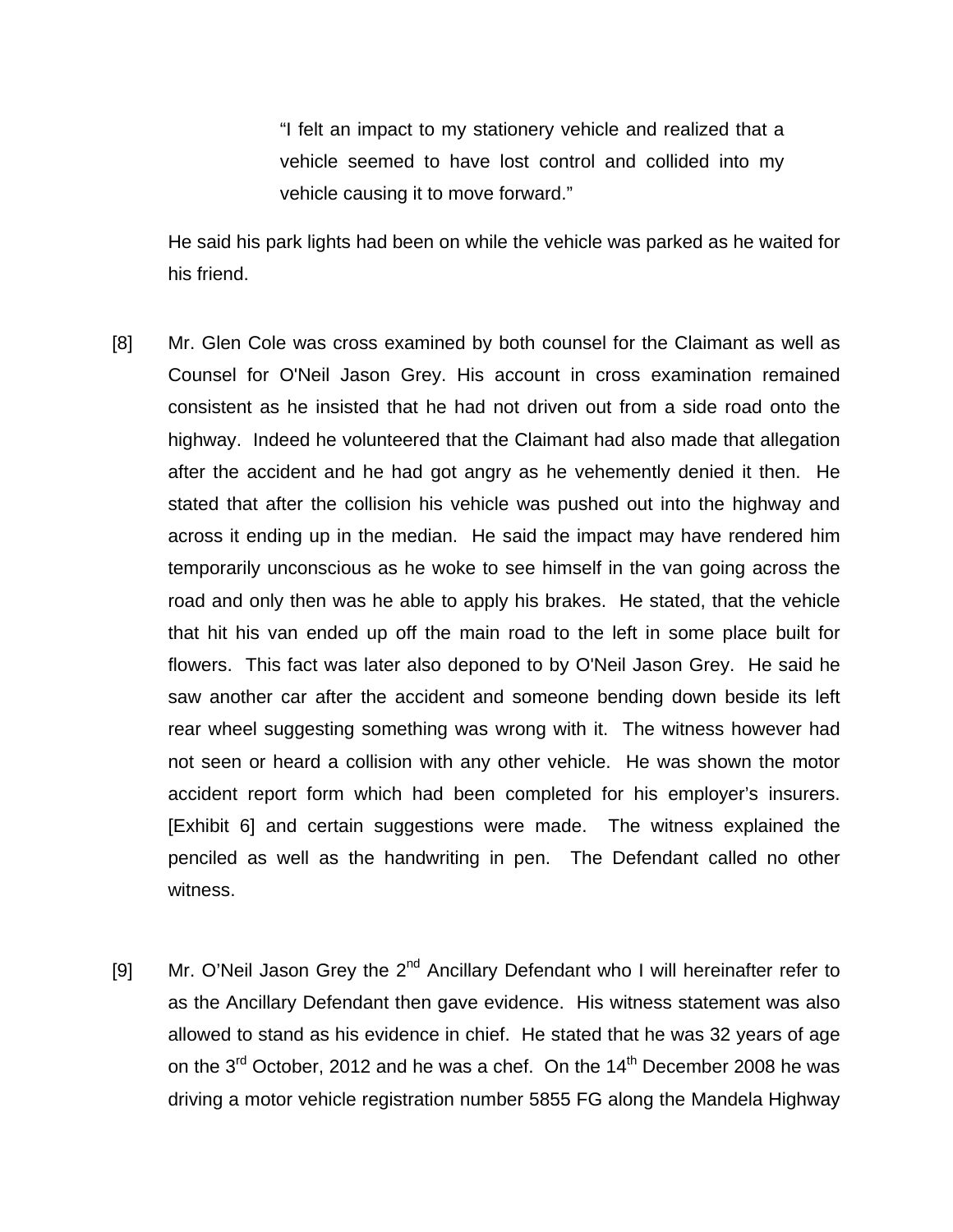heading towards Spanish Town. His friend the Claimant was driving a Toyota Starlet. That vehicle was owned by the Ancillary Defendant who further stated that on reaching the vicinity of Big Lane he was in the right lane and the Toyota starlet was in the left lane but behind him. He saw the van driven by the Claimant (which he describes as a truck) enter the main road from the lane called Big Lane. The truck did not stop before entering the main road but came straight across the left lane and over to his lane straight into his path. He applied his brake and "forcefully" sounded his horn for the vehicle to come out of his path. The truck then swung from the right lane into the left lane.

> "When he did this the Toyota Starlet was in the process of passing me and collided into the left side of the truck as it swung into the left lane. The Starlet then lost control and then collided into the side of the vehicle I was driving and then overturned."

- [10] The Ancillary Defendant was also cross examined as to the relative positions of the two motor vehicles at the time of the collision. In this regard his position shifted slightly. He admitted that when the van swerved out of his lane after he blew his horn, his vehicle continued forward. The Starlet was therefore behind him. This bit of evidence is sufficiently important to repeat:
	- "Q. Where was the van in relation to your car when the Starlet hit it.
		- A. I could not really say but it was a little behind.
		- Q. You did not see when Starlet hit the van.
		- A. I see when the collision occurred but and I know say it hit the van.
		- Q. Where did collision occur in relation to your vehicle
		- A. To left
		- Q. Where was the Starlet when it collided with van in relation to your vehicle.
		- A. To the left of my vehicle.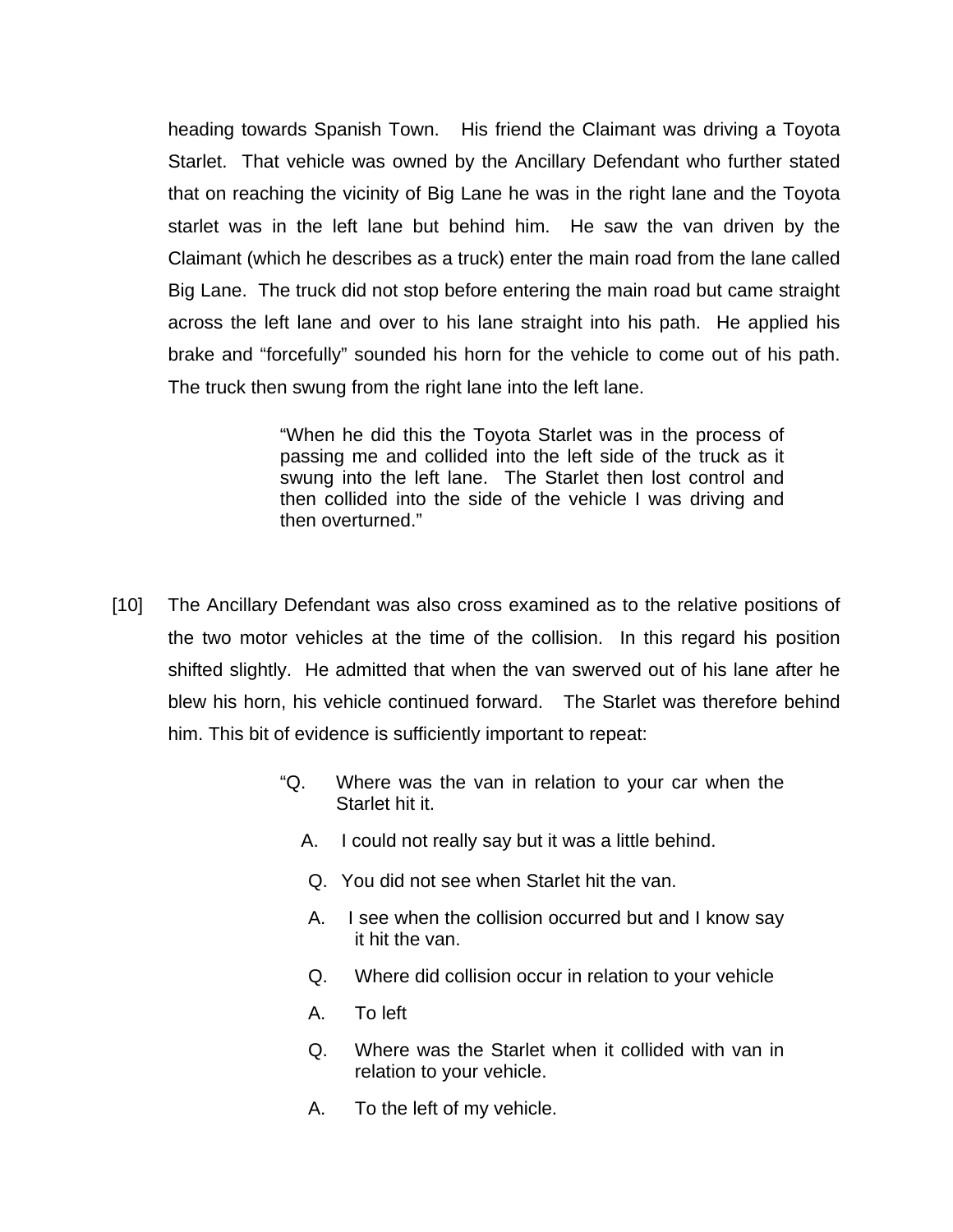- Q. Had the Starlet passed your vehicle
- A. No
- Q. Was the Starlet in line with your vehicle
- A. A little behind
- Q. At point of collision
- A. yes
- Q. Had you passed the van when collision occurred
- A. Yes sir"
- [11] This effective bit of cross examination demonstrated that the Ancillary Defendant's evidence in chief as to the impact between the van and the starlet could not have been based on anything he had seen. Indeed, his statement that the Starlet hit the "side" of the van was not consistent with the assessor's report of damage to the van or the photographs attached to Exhibit 5. The Ancillary Defendant also stated in his cross examination that his speed at the time was about 65 – 70 m.p.h. He stated that his Toyota Starlet which was being driven by the Claimant was a Turbo. He said he did not know whether a Turbo Starlet was faster than the ordinary Starlet as he was not a mechanic. He had passengers in his car at the time of the accident one was his sister the other was a friend. The Ancillary Defendant called no other witness.
- [12] In his closing submissions the Claimants counsel suggested that the evidence as to speed and position suggested that the Defendant and the Ancillary Defendant were racing. The fact that the Defendant "flew" through the windscreen is consistent with his colliding with a stationery object. He therefore urged the court to accept the Defendant's account of how the accident occurred. He abandoned his Ancillary claim against the Ancillary Defendant based as it was on the failure to insure the vehicle the Claimant was driving. On the question of damages for Pain, suffering and loss of amenities he submitted that 1 to 1.2 million dollars was appropriate. No award he said, should be made for lost earnings or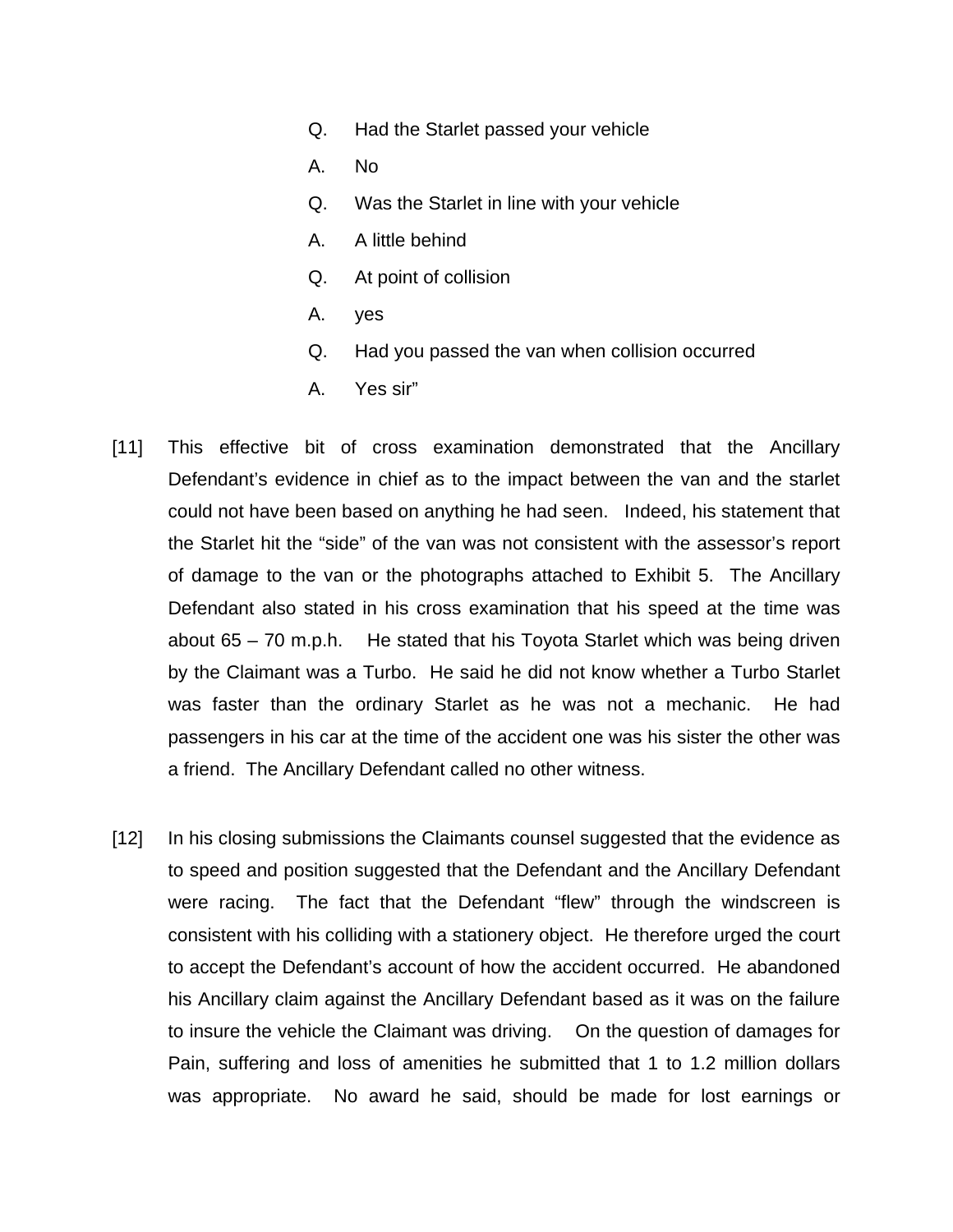transportation costs, as these claims were unsupported by documentary evidence.

- [13] Mr. Sean Kinghorn for the Claimant handed up speaking notes. He suggested that the Defendant in his defence had not stated he was on the soft shoulder and therefore his evidence to that effect was inconsistent with the pleading. He urged the court to accept the evidence that the Defendant's van moved across the two lanes of traffic as the physical damage and the final position of the vehicles [Defendant's vehicle in centre island and Claimants vehicle off the road to the left] was consistent with the Claimant's account. The party changing direction had a duty to ensure that the way was clear. Further the Defendant had made no alternative plea and had not pleaded that the Claimant was contributorily negligent. He urged the court to have regard to the report from the hospital that Claimant stated he "hit side of van" and that the Defendant's witness admitted that the Ancillary Defendant was on the scene and had asserted from that moment that he (the Defendant) had exited a side road. He submitted that damages for the Claimants pain suffering and loss of amenities ought to be \$2 million and he relied the authorities of **Paulette Robinson Keize v. Carlos Morant HCV 4205/2010 and Clarke v Lewis CL C234/2001**.
- [14] Counsel, for the Ancillary Defendant was content to submit for her client's costs of being joined, the Ancillary claim having been abandoned. She urged the court to summarily assess costs.
- [15] In this matter I agree with Mr. Kinghorn's formulation of the central issue being,

"on a balance of probabilities which version [of the events of that night] is the more probable of the two."

It is indeed a pure question of fact but in deciding that the court has to have regard to all the evidence.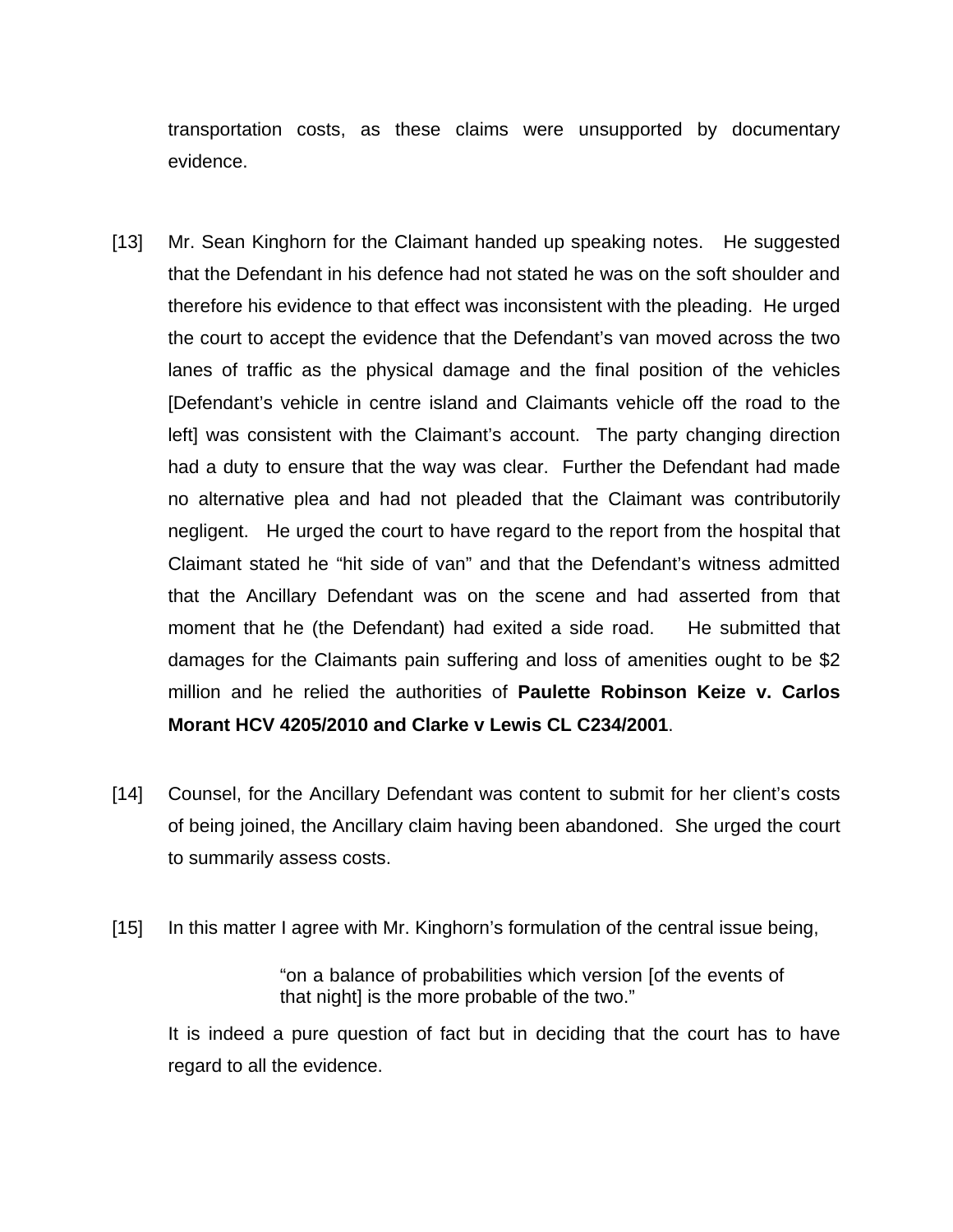- [16] In this regard I observed carefully the demeanour of the witnesses. I formed the impression that Mr. Glen Cole was a witness of truth and was more forthright in giving evidence then either the Claimant or the Ancillary Defendant. The Claimant had a particularly glaring discrepancy as it related to his speed at the time of the accident, as between his witness statement and his evidence while being cross examined. The Ancillary Defendant it turns out did not see the collision between the Claimant and the Defendant.
- [17] Mr. Glen Cole (the witness for the Defendant) volunteered that on the night in question the Ancillary Defendant alleged that he had driven from a side road and that he had denied it at the time. This candid disclosure emanated whilst counsel was suggesting that he had driven from a side road and the witness, indicated that it was not true today nor was it true when the Ancillary Defendant first stated it.
- [18] In addition to the viva voce evidence I considered the physical evidence. The damage to the left rear of the Defendants' van is consistent with a vehicle hitting it while moving to the left. I find it significant that there was no damage to the "side" of the pickup contrary to the allegation in the Ancillary Defendant's witness statement and the Claimant's reported statement at the hospital [see Exhibit 1]. I also accept that a collision with a stationary object could propel a driver not wearing seatbelts, forward. The movement of the Defendant's van from its stationary position might have occurred if it were struck by a vehicle travelling at 65 miles per hour.
- [19] This to my mind is a more probable scenario than that of the Claimant's. He would have the court accept that whilst he was travelling at that speed, on a road which all witnesses agreed was straight and wide, the Defendant exited the minor road. The question is why was the damage to the left rear of the Defendant's van? Why did the Defendant end up in the median to the right?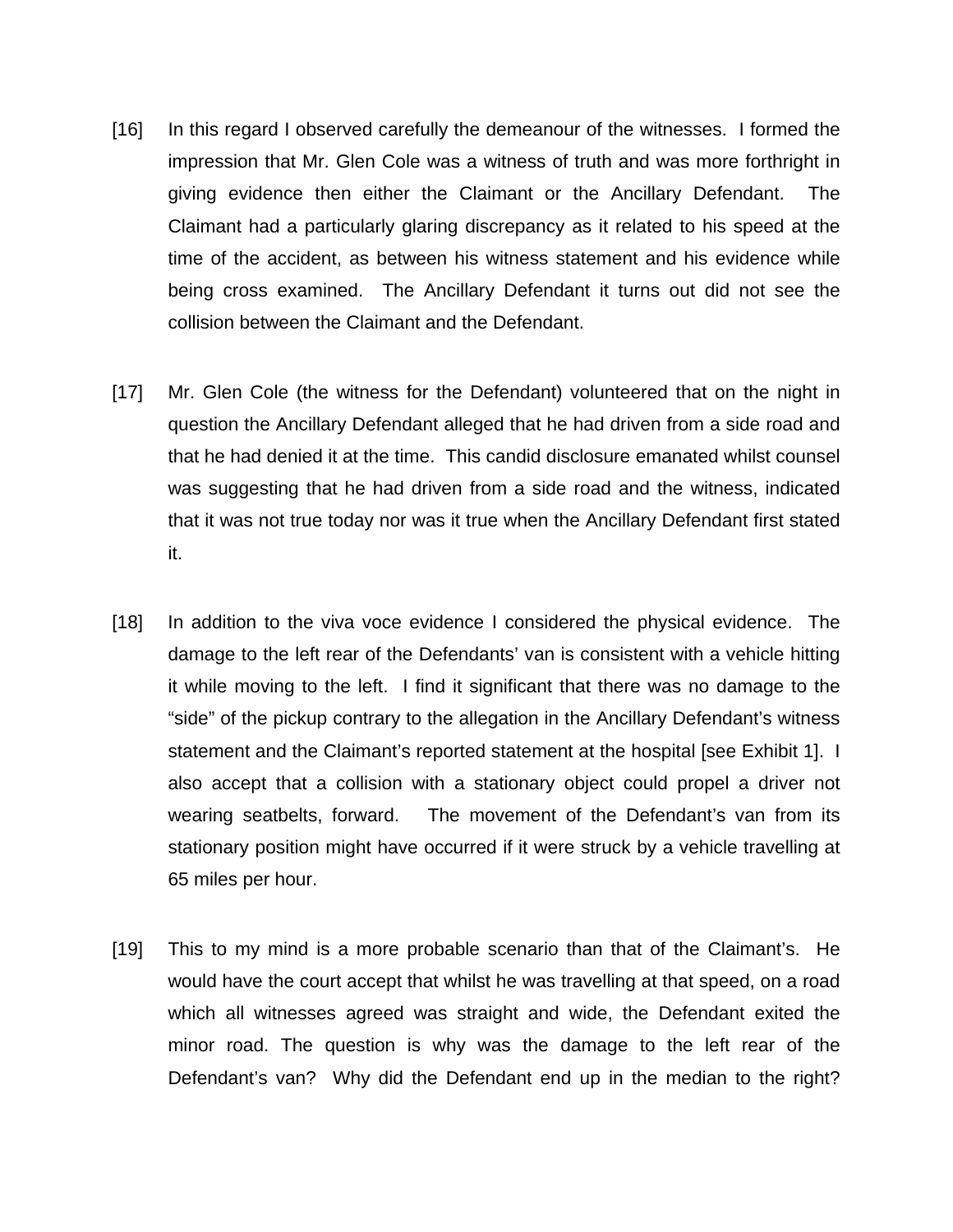Had he swerved into the Claimant's lane just as the Claimant was about to pass the Ancillary Defendant the damage would be more likely to have occurred to the side of the Defendant's van. If he were safely in the left lane prior to the collision then damage would be to the centre rear of the van. Left rear damage would in such circumstances only occur if having entered the left lane the Claimant swerved further to his left. This would indicate that

- (a) The Defendant's driver had fully entered the left hand lane
- (b) The Claimant's speed and/or failure to slow down would have been the effective cause of the accident, since he was at all material times behind and to the left of the Ancillary Defendant's motor vehicle.
- [20] The question arises also with respect to the physical evidence available, how on the Claimant's account, did the Ancillary Defendant's vehicle get damaged and why did the Defendant's vehicle enter the centre island. The Claimant explains the damage to the Ancillary Defendant's vehicle by asserting that after he collided with the Defendant's van he lost control collided with the Ancillary Defendants vehicle and then left the road to the left. The difficulty with this scenario is that at the time of his collision with the van the Ancillary Defendant had passed the van. Further the damage is to the left rear of the van and one can see from the photograph (Exhibit 5) that the blow tapers left. Contrary to the submission of counsel for the Claimant I find that this bit of physical evidence favours the probability that the accident occurred in the manner stated by Mr. Glen Cole. If the Defendant's van was hit in the left rear while in the process of switching from right to left lane one might have expected it would either straighten its trajectory or continue even further left. The probability that it would go back to the right and enter the median is to my mind less probable on this account than on the account given by the Defendant's driver.
- [21] It is a matter of some regret that in a matter such as this no party sought to provide any expert opinion as to conclusions which might be drawn from the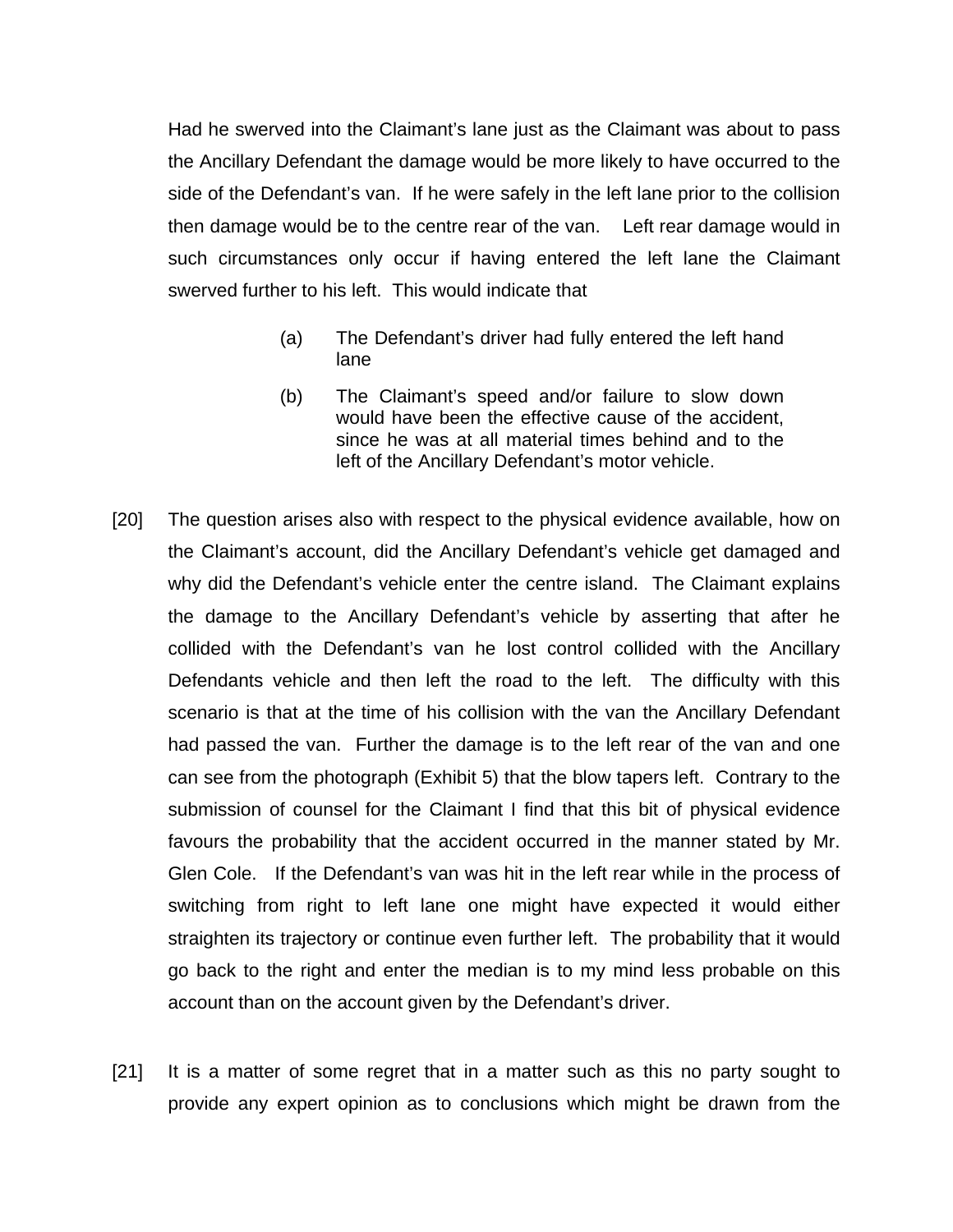physical damage. There is not even objective evidence with respect to the damage to all the motor vehicles. Similarly there were passengers in the two cars and yet none were called to assist in the search for truth.

- [22] Be that as it may I find that the Defendant's witness was a witness of truth and he impressed me as such. I accept that on the night in question he had stopped his vehicle off the road on the verge and had put the vehicle in neutral. Thereafter the vehicle driven by the Claimant collided in the left rear of his stationary vehicle propelling it across the road diagonally to the right and that he was able to steer it onto the median. I accept that he is unable to account for the damage to the vehicle driven by the Ancillary Defendant as that may well have occurred prior to the collision involving his vehicle. Indeed it is not beyond the range of possibilities that the vehicle driven by the Claimant may have collided with the vehicle driven by the Ancillary Defendant whilst they were racing along at 65 – 75 miles per hour that night. That contact between those vehicles may well have caused the Claimant's vehicle to leave the road and collide with the Defendant's van. The Defendant's witness however saw none of that as his first indication that anything was amiss was the blow to the left rear of his vehicle by the Toyota starlet driven by the Claimant.
- [23] It follows therefore that I am constrained to give judgment for the Defendant against the Claimant. Exhibits 4 and 5 are in support of the Defendants counterclaim against the Claimant. I therefore award \$750,000.00 damages on a total loss basis and \$10,000.00 for the cost of the assessor's fee.
- [24] With respect to the Ancillary claim, the Defendant wisely if very late in the day indicated that that claim could not be maintained. I say wisely because the sole basis of the claim to an indemnity was that the Claimant was alleged to be an unauthorized driver for insurance purposes, of the Toyota Starlet. It was said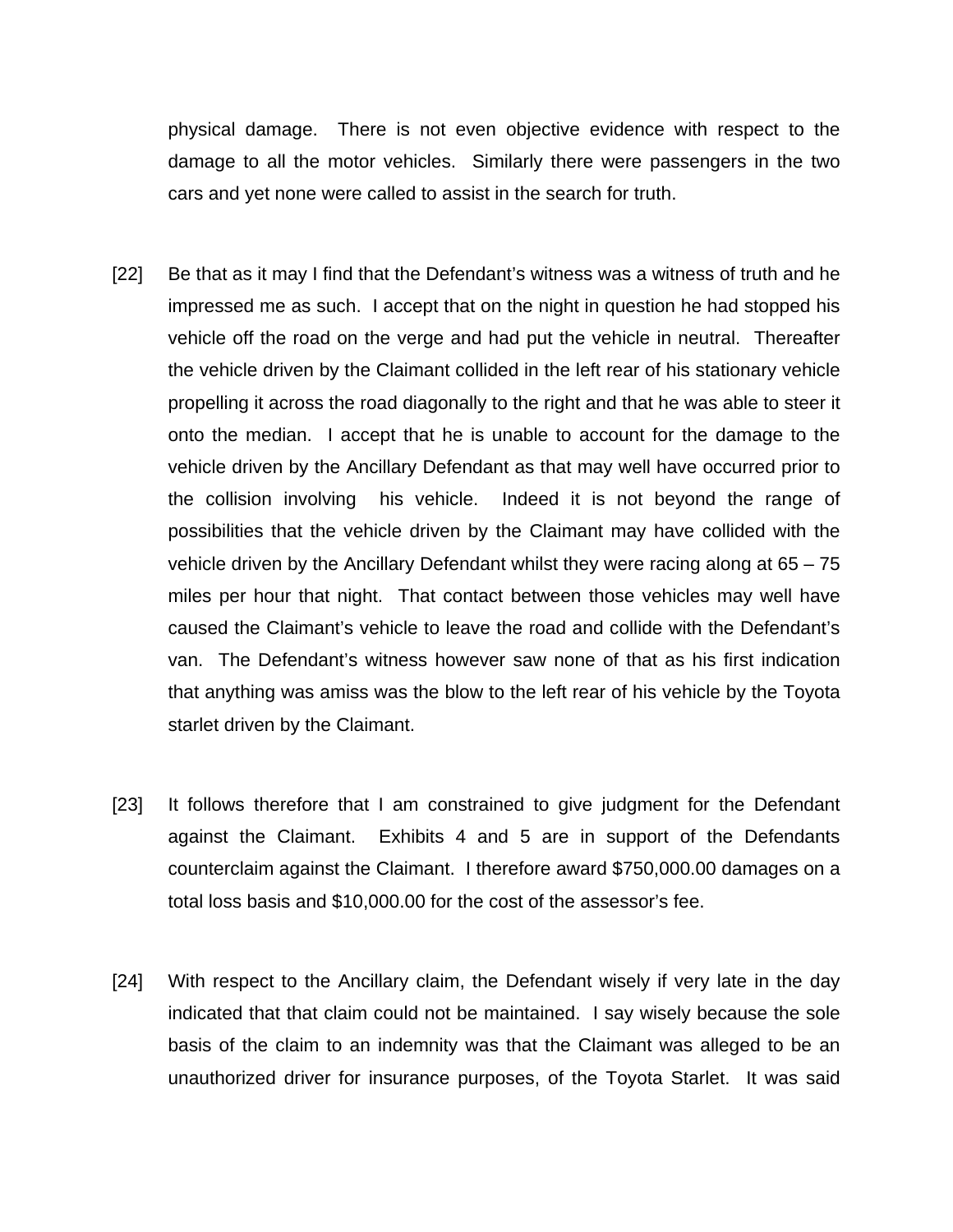therefore that the Ancillary Defendant prevented the Defendant from recovering against the Claimant. With respect to counsel who settled that pleading the court fails to see how, whether or not a vehicle is insured or a driver authorized to drive, can impact the cause of an accident. The absence of insurance and its impact could only possibly arise if there has been a determination of liability and the liable person is unable from his own resources to pay the claim. Then one would need to establish a duty owed and a breach of that duty. In this case the duty would flow if, the person claiming the indemnity fell within the persons intended to be protected by the Motor Vehicle Insurance (Third Party Risks) Act. The claim would I suppose be one of breach of statutory duty. There seems to be no basis for an Ancillary claim of this nature where there has been no evidence to support impecuniosity, and where liability had not been determined.

- [25] Finally on this point, the court deprecates the introduction in a claim of this nature of allegations and evidence with respect to whether or not parties have insurance. It is best if the court were not made aware one way or the other because such information has much prejudicial and little probative value. The deep pocket of an insurance company, or its absence, may induce sympathy one way or the other. It is best that such issues be resolved separately from the issue of liability for the accident.
- [26] Finally and so as to save the costs and time of a retrial if this judgment were reversed on appeal, I will follow the practice of assessing damages for the Claimant. In this regard having reviewed the authorities cited and the injuries suffered by the Claimant, I would if needed have assessed damages as follows:

| $1_{-}$ | Pain Suffering and Loss of Amenities                          | \$1.5 million |
|---------|---------------------------------------------------------------|---------------|
| 2.      | Loss of Earnings for one month as a part time<br>Delivery man | \$8,000.00    |
| 3.      | Cost of medical report                                        | \$10,000.00   |